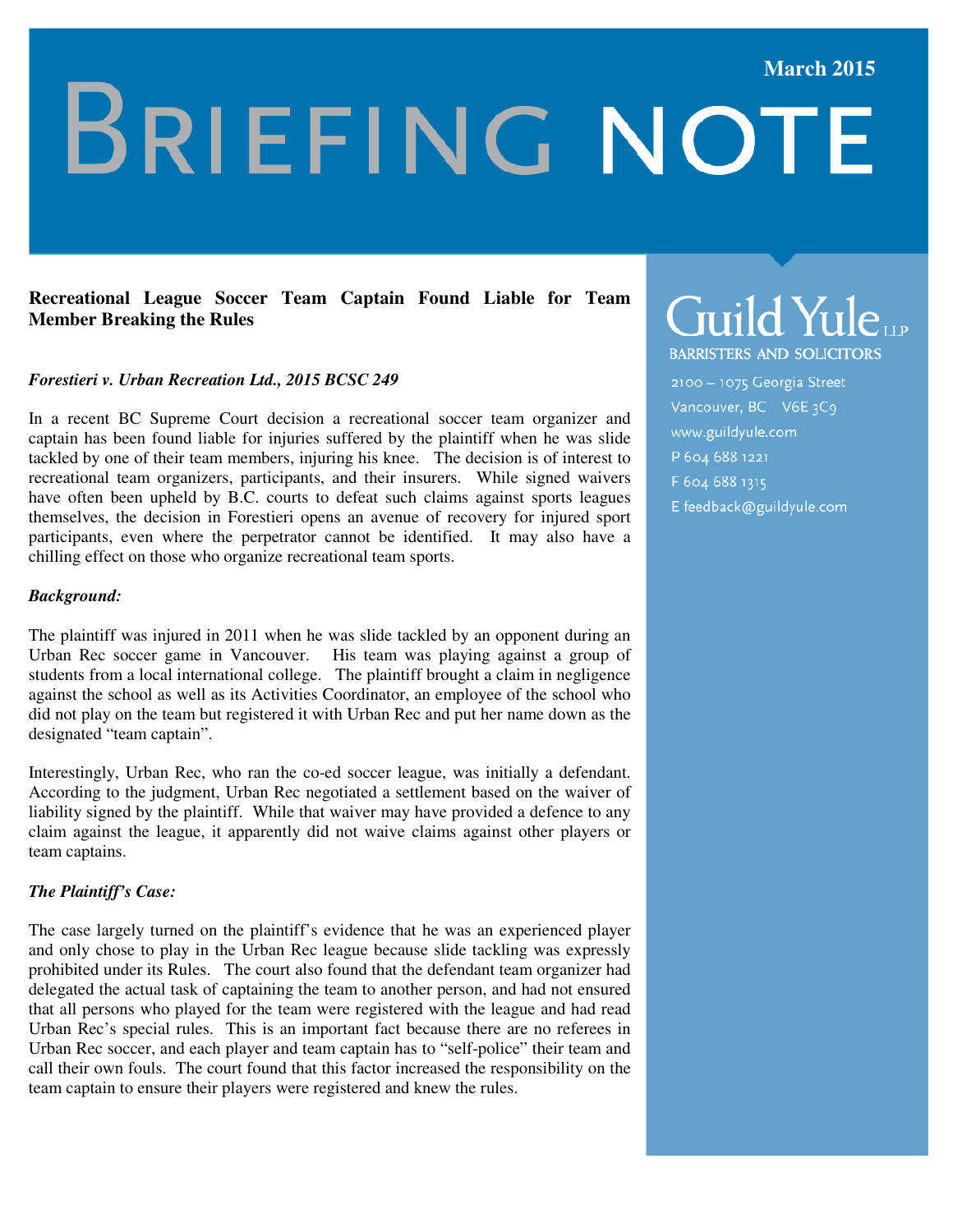#### *Evidence from the Defence…or the lack thereof:*

One interesting aspect of the case is that the real offending party, the nefarious slide tackler, was an unknown player who was named in the action only as John Doe. In reaching its findings on liability, the court made findings of fact that John Doe was an experienced soccer player who wreaked havoc on the recreational game by playing by the standard FIFA soccer rules as opposed to Urban Rec's modified rules. The court found that there was no reason to believe that John Doe knew that slide tackles were prohibited in Urban Rec. The court found that John Doe used excessive force in his slide tackle and intended to slide tackle the plaintiff. It is not clear what evidentiary basis there was for these findings in the absence of John Doe's testimony. The court appears to rely on reports of his actions during the game and the Activities Coordinator's own evidence that she herself had not told John Doe of the prohibition in the rules. The court rejected as conjecture arguments that John Doe may have been aware of the rules through some other avenue (for example playing in previous Urban Rec seasons) but does not appear to confront the question of whether John Doe may have slide tackled the plaintiff anyway, even if he had been properly registered and been given an opportunity to read the rules?

#### *Inherent or Accepted Risk of Injury:*

One defence argument dismissed by the court was whether, by participating in a soccer game, the plaintiff assumed the risk of being slide tackled and injured. Putting that argument another way, where the infraction and the resultant injury arose from the ordinary and inherent risks of that particular sport, risks that are reasonably accepted by sporting persons taking part in the game, there is no negligence when such an incident and injury ultimately occurs. After all, the very reason there are rules in place, and penalties for infractions, it that sometimes infractions occur. Rules and penalties keep order but do not guarantee safety. As the old saying goes, "rules are made to be broken" or perhaps a more apt rephrasing is "penalties exist because rules are broken".

The court readily dismissed the accepted risk defence based on Mr. Forestieri's own evidence that he specifically chose the Urban Rec league because slide tackles were prohibited and were not a risk he accepted. However, Mr. Forestieri also gave evidence that he had played in the league for several seasons and had witnessed slide tackles on perhaps three occasions. The court clearly found this to mean that slide tackles were "almost unheard of" and exceptionally rare, but it is also arguable that although rare, on the plaintiff's own evidence a slide tackle was a foreseeable occurrence in the league. While not recorded in the reasons, the Urban Rec rules penalize a first slide tackle offence with a free kick, with increased penalties if the offence re-occurs. Thus while prohibited, it could be said that slide tackles were one of the accepted risks of play – they are a "soccer play" that is an infraction under the rules and is to be penalized with the awarding of a free kick. However, the court accepted the plaintiff's subjective evidence of what risks he accepted when participating in the Urban Rec soccer game, as opposed to what risks a reasonable soccer player participating in an Urban Rec game objectively accepts.

#### *Liability:*

The court concluded that Mr. Forestieri was the "neighbour" of the defendants, and that there was sufficient proximity and foreseeability to establish that a duty of care was owed. In establishing both a duty of care and causation the court found that it was reasonably foreseeable that the plaintiff would be injured if the team captain failed to ensure her team's players knew the rules. At the second stage of the duty of care

### BRIEFING NOTE

# Guild Yule **BARRISTERS AND SOLICITORS**

2100 - 1075 Georgia Street

- Vancouver, BC V6E3C9 www.guildyule.com
- P 604 688 1221
- F 604 688 1315
- E feedback@guildyule.com